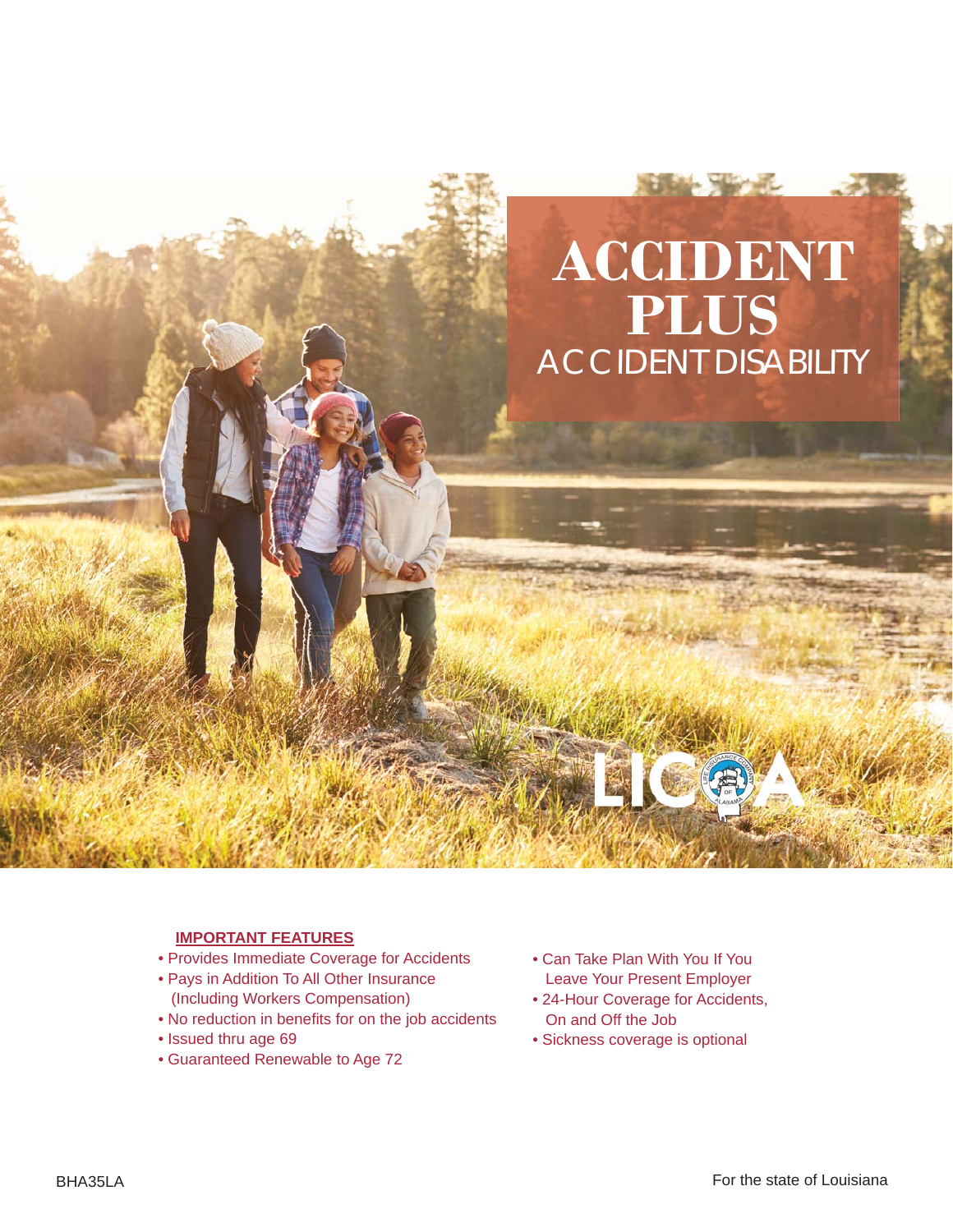# **ACCIDENT DISABILITY INCOME PLAN**

# **ACCIDENTS CAN HAPPEN ANY TIME, ANY WHERE**

# **THEY CAN HAPPEN AT HOME, AT WORK, AT SCHOOL, AND ON THE ROAD**



*If your ability to earn a regular income was destroyed by*

# WHAT WOULD YOU DO? A DISABLING ACCIDENT

*This is not the insurance contract, and only the actual policy provisions will control. It is therefore important that you Read Your Policy Carefully.*

| <b>EMPLOYEE MONTHLY</b><br><b>OFF-THE-JOB</b><br><b>DISABILITY INCOME</b><br><b>BENEFIT</b> | \$400 to<br>\$3,000 | Pays the disability income benefit each month the primary insured is totally disabled<br>as a result of a covered accident occurring Off-the-job. Benefits begin the very first day<br>of total disability and are payable for a period of up to one (1) year for each disability.<br>You may choose any monthly disability amount up to 60% of your gross income. *   |
|---------------------------------------------------------------------------------------------|---------------------|------------------------------------------------------------------------------------------------------------------------------------------------------------------------------------------------------------------------------------------------------------------------------------------------------------------------------------------------------------------------|
| <b>EMPLOYEE MONTHLY</b><br><b>ON-THE-JOB DISABILITY</b><br><b>INCOME BENEFIT</b>            | \$400 to<br>\$3,000 | Pays the disability income benefit each month the primary insured is totally disabled<br>as a result of a covered accident occurring On-the-job. Benefits begin the very first<br>day of total disability and are payable for a period of up to one (1) year for each<br>disability. You may choose any monthly disability amount up to 60% of your gross<br>income. * |
| <b>INITIAL HOSPITAL</b><br><b>CONFINEMENT BENEFIT</b>                                       | \$1,000             | Pays the initial hospital confinement benefit when you are admitted to a hospital for<br>at least one day, as a result of a Covered Accident, as an overnight resident bed<br>patient. This benefit is paid once per confinement and only once per calendar year,<br>per covered person.                                                                               |
| <b>MONTHLY HOSPITAL</b><br><b>CONFINEMENT BENEFIT</b>                                       | \$2,000             | Pays the monthly hospital confinement benefit each month you are confined to a<br>hospital as a result of a covered accident. Benefit is payable up to one year, per<br>covered person. *                                                                                                                                                                              |
| <b>HOSPITAL INTENSIVE</b><br><b>CARE BENEFIT</b>                                            | \$200               | Pays up to 16 days per confinement per covered accident. This benefit is payable<br>for each covered person per covered accident. †                                                                                                                                                                                                                                    |

*IMPORTANT NOTICE: Any person who knowingly and with intent to defraud any insurance company or other person files a statement of claim containing any materially false information or conceals, for the purpose of misleading, information concerning any fact material thereto commits a fraudulent insurance act, which is a crime and may be subject to fi nes and confi nement in prison.*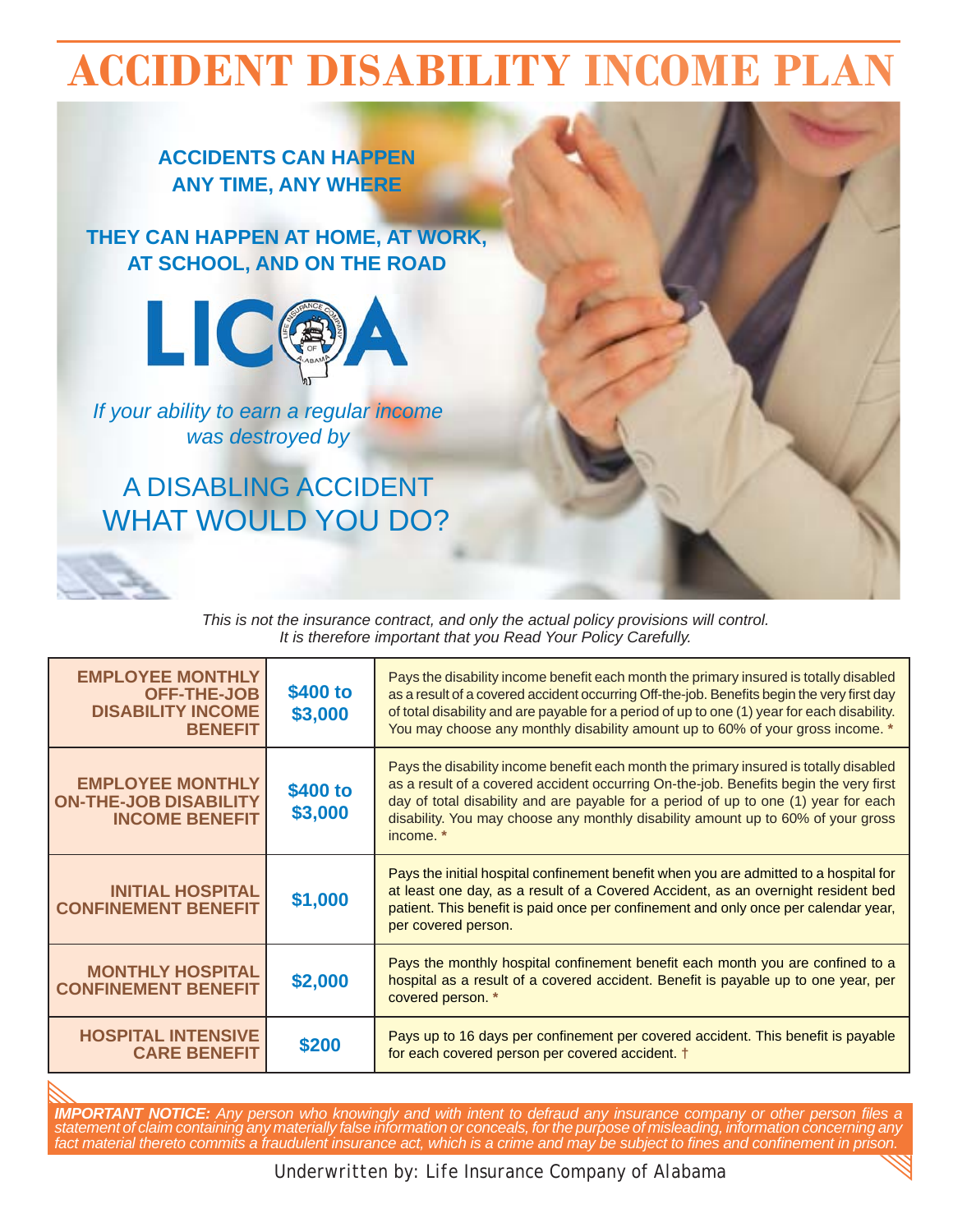# **ACCIDENT DISABILITY INCOME PLAN**

With Specific Loss and Supplemental Injury

*This is not the insurance contract, and only the actual policy provisions will control. It is therefore important that you Read Your Policy Carefully.*

| <b>AMBULANCE</b><br><b>BENEFIT</b>                        | \$150            | Pays the ambulance benefit for transportation by a licensed or professional<br>ambulance company to a hospital. \$50 provided by the base accident plan and \$100<br>provided by the specified loss rider. This benefit is payable once for each covered<br>person per covered accident.                                                                                                                                                                                                  |  |
|-----------------------------------------------------------|------------------|-------------------------------------------------------------------------------------------------------------------------------------------------------------------------------------------------------------------------------------------------------------------------------------------------------------------------------------------------------------------------------------------------------------------------------------------------------------------------------------------|--|
| <b>TRANSPORTATION</b>                                     | \$600            | By common carrier (air, rail or bus), to or from another city, for treatment or<br>diagnostic study, when recommended by the physician making the diagnosis. This<br>benefit is payable for each covered person per covered accident. †                                                                                                                                                                                                                                                   |  |
| <b>INJURY</b><br><b>TREATMENT</b><br><b>BENEFIT</b>       | \$200            | Pays the injury treatment benefit for treatment in an Emergency Room, Physician's<br>Office or Urgent Care Facility for any one covered accident. This benefit is payable<br>for each covered person per covered accident.                                                                                                                                                                                                                                                                |  |
| <b>X-RAYS</b>                                             | \$100            | This benefit will pay for x-ray examinations performed due to a covered injury. This<br>benefit is payable for each covered person per covered accident. †                                                                                                                                                                                                                                                                                                                                |  |
| <b>BLOOD, PLASMA</b><br><b>OR PLATELETS</b>               | \$600            | This benefit will pay for blood, plasma or platelets due to a covered accident. This<br>benefit is payable for each covered person per covered accident. †                                                                                                                                                                                                                                                                                                                                |  |
| <b>HEALTH</b><br><b>SCREENING</b><br><b>BENEFIT</b>       | \$50             | Pays the health screening benefit for routine examinations or other preventative<br>testing after premiums have been paid for 30 days beyond the policy effective date.<br>This benefit is payable once per person and twice per family per policy per calendar<br>year.                                                                                                                                                                                                                  |  |
| <b>FRACTURES</b>                                          | up to<br>\$3,000 | This benefit is payable if the fracture is diagnosed and treated by a doctor within 90<br>days after the covered accident. This benefit is payable for each covered person.<br>List of fractures included in brochure. †                                                                                                                                                                                                                                                                  |  |
| <b>DISLOCATIONS</b>                                       | up to<br>\$2,700 | This benefit is payable if the dislocation is diagnosed by a doctor within 90 days<br>after the covered accident. This benefit is payable for each covered person. List of<br>dislocations included in brochure. †                                                                                                                                                                                                                                                                        |  |
| <b>MEDICAL</b><br><b>EQUIPMENT</b>                        | \$500            | We will pay for medical equipment prescribed by a doctor as a result of a dislocation<br>or fracture. Equipment eligible: crutches, wheelchair, back brace, leg brace, neck<br>brace, cast, splint and walker. This benefit is payable for each covered person per<br>covered accident. Use must begin within the first 90 days after a covered accident. †                                                                                                                               |  |
| <b>BURNS</b>                                              | \$1,125          | This benefit will pay for a second degree burn which covers at least 36% of the body<br>surface or for a third degree burn which covers at least nine square inches of the<br>body surface for burns treated by a doctor within 72 hours after the accident. This<br>benefit is payable once per covered person per covered accident. $\ddagger$                                                                                                                                          |  |
| <b>LACERATIONS</b>                                        | \$180            | This benefit will pay for the treatment of a laceration. The laceration must require the<br>use of stitches or staples to repair and treated by a doctor within 72 hours after the<br>accident. This benefit is payable once per covered person per covered accident. $\ddagger$                                                                                                                                                                                                          |  |
| <b>TENDON/</b><br><b>LIGAMENT/</b><br><b>ROTATOR CUFF</b> | \$450            | This benefit will pay for the surgical repair of one or more torn, ruptured, or severed<br>tendon(s), or ligament(s), or rotator cuff(s). If a Covered Person who is also covered<br>by a Specified Loss Rider receives a fracture or dislocation and tears, ruptures or<br>severs a tendon, ligament or rotator cuff, benefits will be payable under the Rider<br>providing the greater benefit but NOT both. This benefit is payable once per covered<br>person per covered accident. ‡ |  |
| <b>WAIVER OF</b><br><b>PREMIUM</b>                        | <b>INCLUDED</b>  | After you are totally disabled for 90 consecutive days due to a covered injury, future<br>premiums that fall due for the base policy and all riders will be waived for as long as<br>the monthly disability income benefit is payable.                                                                                                                                                                                                                                                    |  |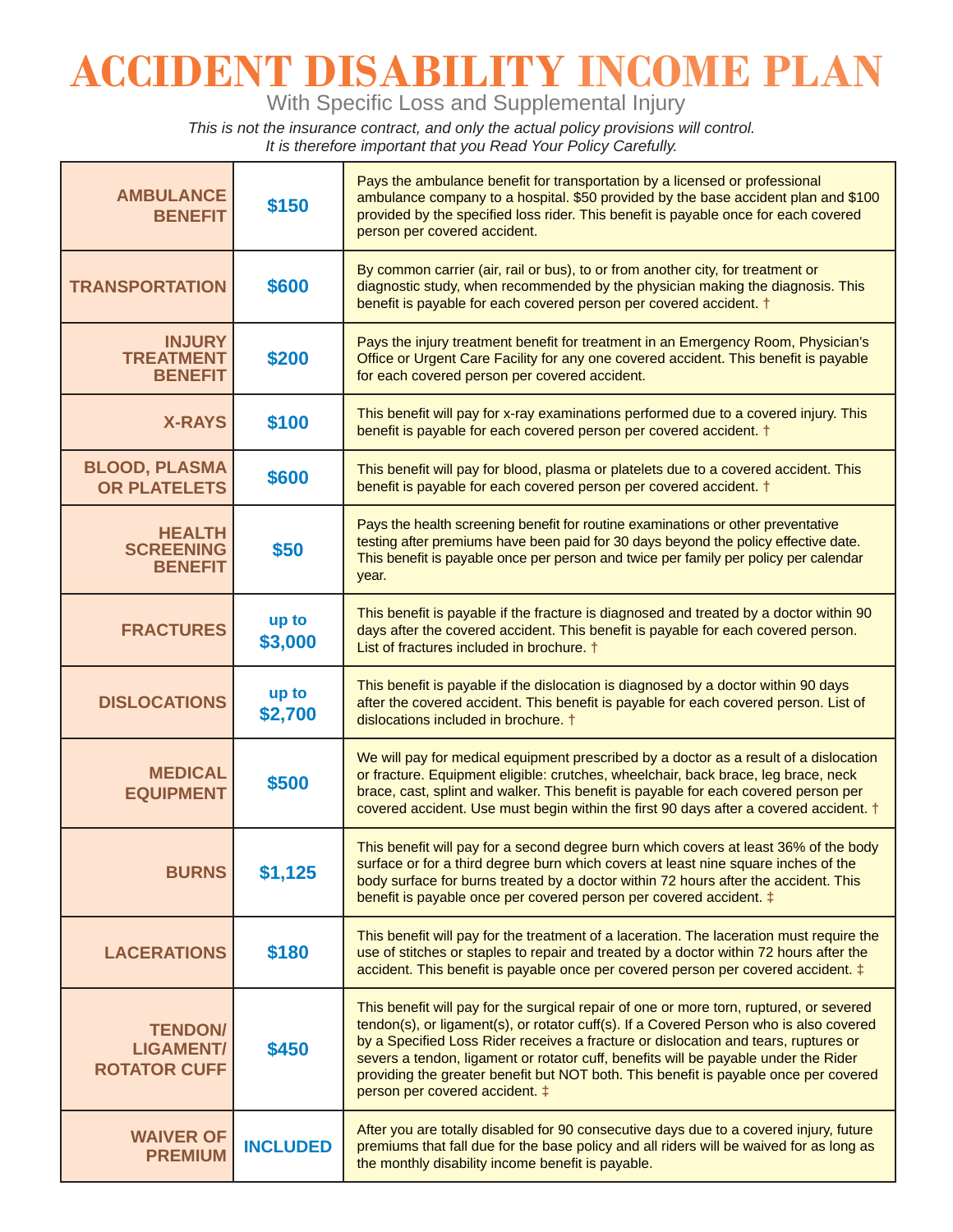# **ACCIDENT DISABILITY INCOME PLAN**

With Specific Loss

| <b>BENEFIT</b>                                          | <b>Employee</b><br>& Spouse | <b>Children</b> | <b>DETAILS</b>                                                                                                                                                                                                                                                    |
|---------------------------------------------------------|-----------------------------|-----------------|-------------------------------------------------------------------------------------------------------------------------------------------------------------------------------------------------------------------------------------------------------------------|
| <b>ACCIDENTAL DEATH</b><br><b>BENEFIT</b>               | \$15,000                    | \$3,750         | Payable in case of any type of accidental death due to<br>accidental bodily injury which occurs within 90 days from<br>the date of the accident.                                                                                                                  |
| <b>DOUBLE INDEMNITY</b><br><b>BENEFIT</b>               | \$30,000                    | \$7,500         | Payable when loss of life occurs due to accidental bodily<br>injury within 90 days of injury sustained while riding as a<br>fare-paying passenger in or on a licensed conveyance<br>operated by a common carrier for the regular transportation<br>of passengers. |
| <b>DOUBLE</b><br><b>DISMEMBERMENT</b><br><b>BENEFIT</b> | \$15,000                    | \$3,750         | Payable in case of the loss of both hands or both arms or<br>both feet or sight in both eyes. Or the loss of one hand or<br>arm and one foot or leg.                                                                                                              |
| <b>SINGLE</b><br><b>DISMEMBERMENT</b><br><b>BENEFIT</b> | \$7,500                     | \$1,875         | Payable in case of the loss of either hand, arm, foot, leg or<br>sight in one eye.                                                                                                                                                                                |
| <b>LOSS OF FINGER OR</b><br><b>TOE BENEFIT</b>          | \$750                       | \$195           | Payable in case of the loss of one or more entire fingers or<br>toes.                                                                                                                                                                                             |

## **24 HOUR COVERAGE**

| <b>MONTHLY DISABILITY INCOME:</b><br><b>Employee Monthly Premium:</b> | \$500<br>38.00 | \$600<br>40.85 | \$700<br>43.70 | \$800<br>46.55      | \$900<br>49.40 | \$1.000<br>52.25 | <b>Add For Family</b><br>Weekly<br><b>Monthly</b> |         |                                  |  |
|-----------------------------------------------------------------------|----------------|----------------|----------------|---------------------|----------------|------------------|---------------------------------------------------|---------|----------------------------------|--|
| Employee Weekly Premium:                                              | 8.77           | 9.43           |                | 10.08  10.74  11.40 |                | 12.06            | Family<br>1 Parent \$14.90                        | \$25.80 | Family \$5.95<br>1 Parent \$3.44 |  |
| MONTHLY DISABILITY INCOME: \$1,200 \$1,400 \$1,600 \$1,800 \$2,000    |                |                |                |                     |                | \$2,500          | Spouse \$10.90                                    |         | Spouse $$2.52$                   |  |
| <b>Employee Monthly Premium:</b>                                      | 57.95          | 63.65          |                | 69.35 75.05         | 80.75          | 95.00            |                                                   |         |                                  |  |
| Employee Weekly Premium:                                              | 13.37          | 14.69          | 16.00          | 17.32               | 18.63          | 21.92            |                                                   |         |                                  |  |

\* Monthly benefits are prorated on a daily basis. † Refers to benefits provided by Specific Loss Rider. ‡ Refers to Supplemental Injury Benefit. The above benefits are provided by accident plan series HA35 (HA36 in AL and FL), 4 units of Specific Loss Rider, and 3 units of Supplemental Injury Benefit Rider. Additional employee monthly disability \$2.85 per \$100 per month.

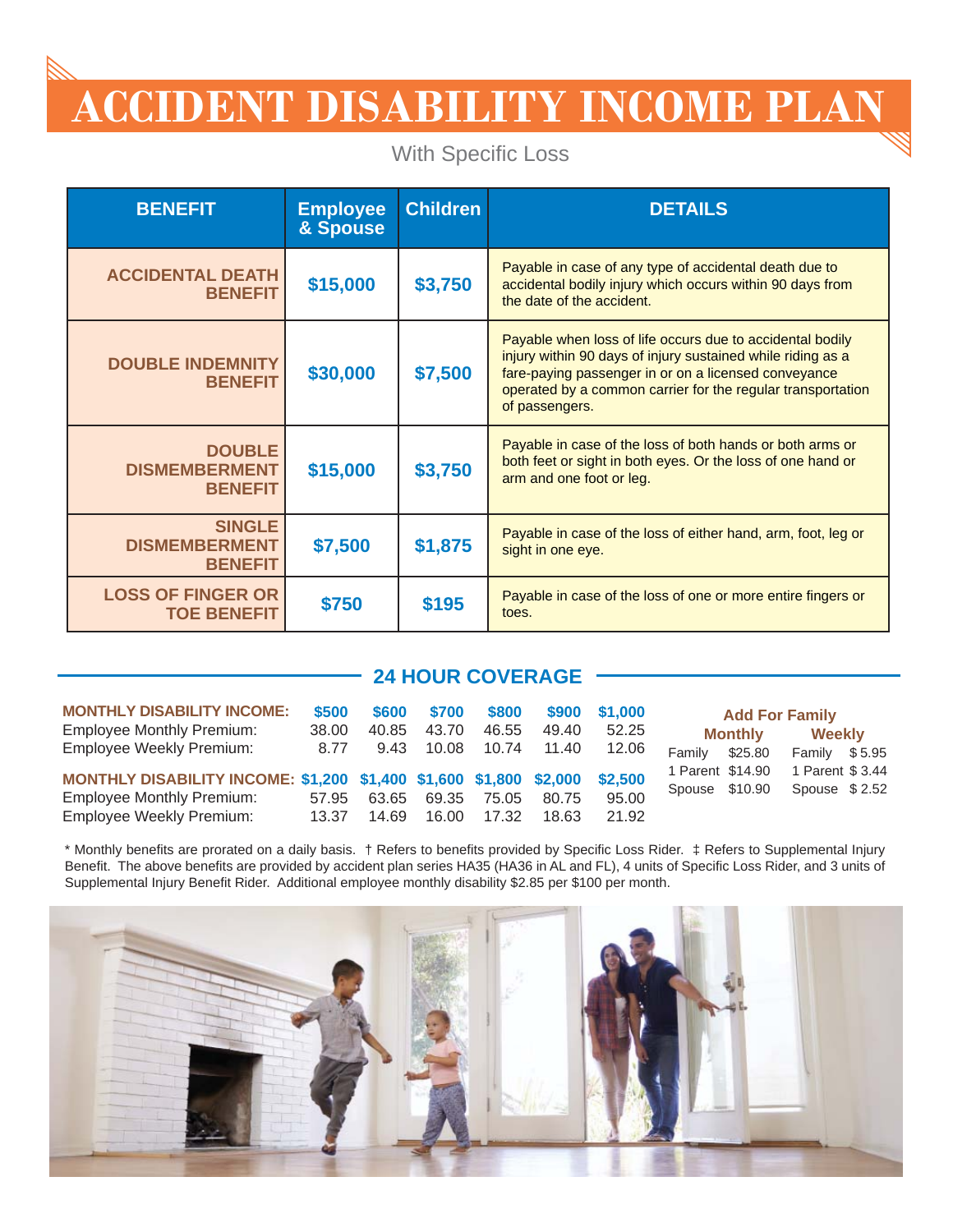# **OPTIONAL EMPLOYEE SICKNESS DISABILITY INCOME BENEFIT RIDER**

Form No. HA35S109

#### Employee Sickness Disability Benefit...per \$100

Pays the monthly employee sickness disability benefit each month you are totally disabled as a result of a covered sickness occurring on or off-the-Job beginning after an elimination period of;

 $\Box$  7<sup>th</sup> day,  $\Box$  14<sup>th</sup> day or  $\Box$  30<sup>th</sup> day

of total disability due to a sickness and is payable for a maximum period of;

### $\Box$  6 months or  $\Box$  12 months

for each disability.

Monthly benefit is prorated on a daily basis. Portions of a month will be paid at a daily rate of 1/30<sup>th</sup> of the monthly benefit. A new disability is subject to a new elimination period, and a new benefit period applies. A disability that is considered a continuation of a previous disability is not subject to a new elimination period, and a new benefit period does not apply. Benefits will be paid for only one disability at a time even if it is caused by more than one covered sickness. Issue ages are 18-69 and coverage terminates at age 72.

#### **\$100 EMPLOYEE SICKNESS DISABILITY BENEFIT Elim. 6 Mo. Benefi t 1 Yr Benefi t Period**

|         | MO.    | WK.    | MO.    | WK.    |
|---------|--------|--------|--------|--------|
| 7 Days  | \$4.30 | \$1.00 | \$5.15 | \$1.19 |
| 14 Days | \$3.35 | \$.78  | \$4.05 | \$.94  |
| 30 Days | \$2.10 | \$.49  | \$2.50 | \$ .58 |



## **HOW TO FILE A CLAIM**

**Claim forms and instructions can be obtained from the following:**

#### **LICOA Home Offi ce 1-800-226-2371 LICOA website http://www.licoa.com/claim.asp \*Please print and complete all forms.**

1. Accident claims require a fully itemized statement of expenses (UB 04 or HCFA) from the facility for services rendered (example: ER visit, crutches, x-rays, etc)

2. An accident or police report is required for all motor vehicle accidents.

3. Medical certification is required for the entire period you are disabled.

Mail claim forms to **PO Box 349 Gadsden, AL 35902**  or fax to our claims department at 256-399-0252.

Claim forms can not be accepted via email.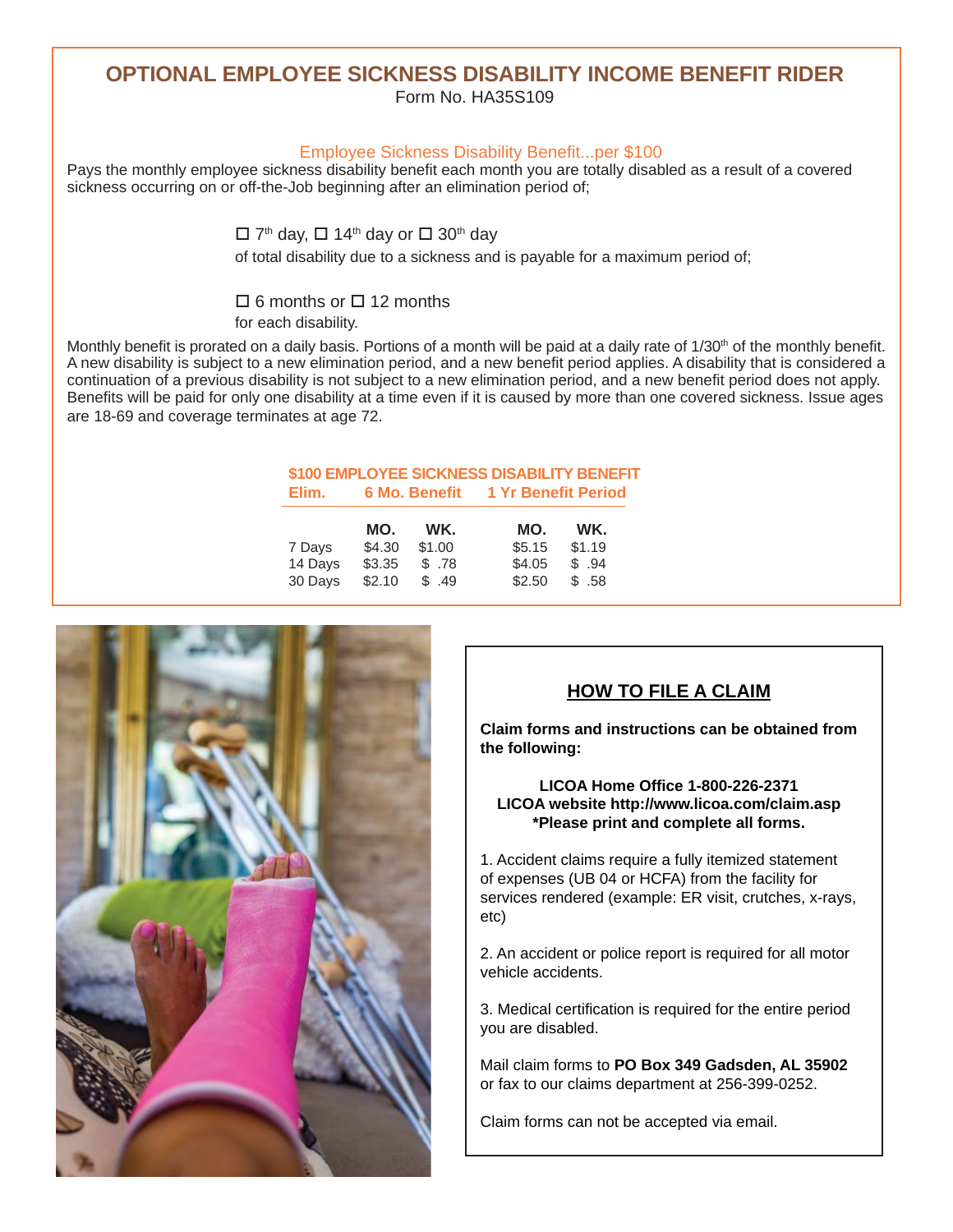### LIST OF FRACTURES & DISLOCATIONS

| <b>Fractures</b>                                       | <b>Benefit</b> |
|--------------------------------------------------------|----------------|
|                                                        |                |
|                                                        |                |
|                                                        |                |
| Vertebrae, body of (except Vertebral process)  \$1,800 |                |
|                                                        |                |
|                                                        |                |
|                                                        |                |
|                                                        |                |
|                                                        |                |
|                                                        |                |
| Each Forearm (Radius and/or Ulna)\$1,000               |                |
|                                                        |                |
|                                                        |                |
|                                                        |                |
|                                                        |                |
|                                                        |                |
|                                                        |                |
|                                                        |                |
|                                                        |                |
| Bones of Face (except upper and lower jaw) \$600       |                |
|                                                        |                |
|                                                        |                |
|                                                        |                |

#### **Dislocations Benefit**

| Bone or Bones of the Foot (excluding toes) \$800<br>Bone or Bones of the Hand (excluding fingers) \$700 |  |
|---------------------------------------------------------------------------------------------------------|--|
|                                                                                                         |  |
|                                                                                                         |  |

If the Physician diagnoses the Fracture as a chip Fracture, the Company will pay 25% of the amount per unit that would have been paid for a Closed Reduction of the same bone.

The benefit amounts per unit shown are for Closed Reductions. If an Open Reduction is required, the Company will pay 150% of the benefit amount per unit that would have been paid for a Closed Reduction of the same joint.

If the Reduction is done without anesthesia, the Company will pay 25% of the benefit amount per unit that would have been paid for a Closed Reduction of the same joint.

The Company will pay a benefit for only one Fracture or Dislocation per Injured Category shown above per Covered Person per Covered Accident.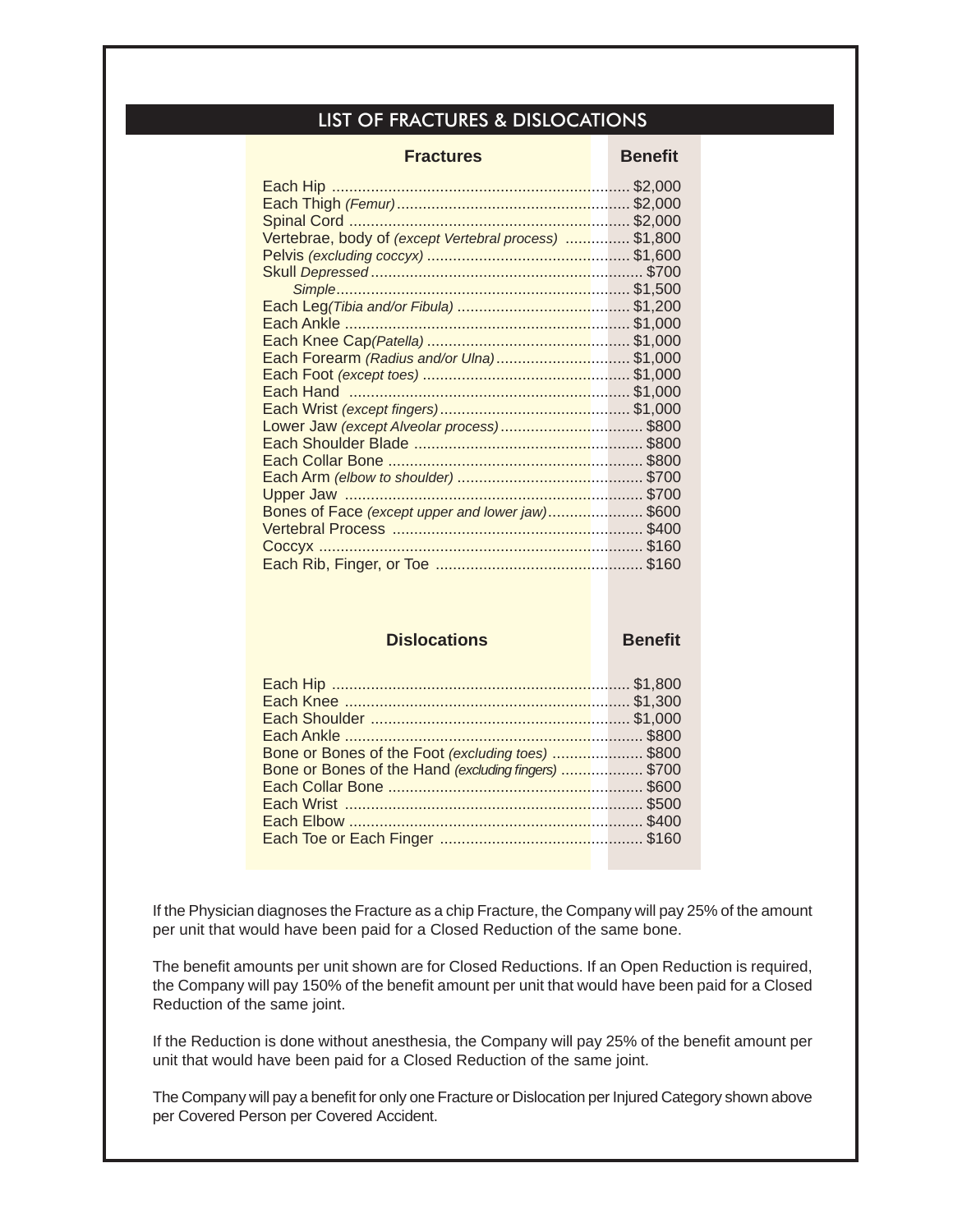#### LIMITATIONS AND EXCLUSIONS Life Insurance Company of Alabama • PO Box 349 • Gadsden, AL 35902 • 800.226.2371 • www.licoa.com

**The Accident Disability Plan –** This is an Accident Policy, which provides Indemnity Benefits for Specified Events occurring in connection with treatment of Covered Injuries as a result of a Covered Accident. It does not provide benefits for any other sickness, condition or incapacity including pregnancy and childbirth or complications thereof. We will pay Total Disability benefits for Covered Injuries for the Primary Insured only. Benefits will be paid for only one disability at a time even if more than one Covered Injury causes it. Indemnity Benefits under this Policy or any attached Riders are not payable for Specified Events that occur outside the United States of America or its territories. The Initial Hospital Confinement Benefit and The Monthly Hospital Confinement Benefit are not payable for the following: Emergency Room Treatment, Outpatient Treatment or Hospital Confinement of less than 18 hours. Only one Hospital Confinement Benefit will be paid per day of confinement. **If Total Disability is due to a sprained, strained or lame back or for any cervical, thoracic or lumbar condition, the Maximum Benefi t Period shall be limited to a maximum of three (3) months for one (1) Maximum Benefi t Period.**

**Total Disability / Totally Disabled –** You are considered Totally Disabled if 1) you are unable to work at your current job; and 2) you are not, in fact, working at any job for pay or profit; and 3) you are under the regular care of a Physician. The Physician must attest to the specific period of Total Disability.

**Recurrent Disability –** Recurrent disabilities will be treated as: a) a continuation of the previous disability, not a new disability, if you have returned to work for less than 6 months. b) a new disability, if you have returned to work for 6 months or more. c) a continuation of the previous disability for any circumstances not specifically listed above.

**Policy Effective Date –** means the date the Policy is issued by Us and coverage begins. The Policy Effective Date is shown on the Policy Schedule Page.

**Renewability –** Coverage for You and Your spouse, if covered, will continue until the monthly Policy Anniversary following the Primary Insured's 72nd birthday. Insurance coverage will terminate on the nineteenth (19th) birthday of a Dependent Child or the date of that child's twenty-fourth (24th) birthday, if a full-time student or the monthly Policy Anniversary following the child's marriage. We may change the premium rates for this policy. We cannot change the premium rates unless we change them for this policy form for every insured within a state in the same class. The initial premium for this policy is guaranteed not to change for a period of twelve (12) months.

We will not pay any loss that results from any of the following: Conditions for which symptoms existed prior to the Policy Effective Date that would cause an ordinarily prudent person to seek diagnosis, care or treatment or for which medical advice or treatment was recommended by a physician or received from a physician. These conditions will not be covered until your policy has been in force for two years (five years for the Hospital Intensive Care). Injury or sickness occurring prior to the Policy Effective Date; or Injury occurring while Incarcerated; or committing or attempting to commit suicide while sane or insane; or commission of or an attempt to commit an assault or felony; or engaging in any illegal activity; or practicing for or participating in any semi-professional or professional competitive athletic contests for which any type of compensation or remuneration is received; or driving or riding in any race of speed or endurance, or testing a motorized vehicle on any

racetrack, raceway, race course or speedway; or declared or undeclared war, or any cause or act of war or regular military training, whether the covered person is a member of any armed force or a civilian; or travel in an aircraft, including those which are not motordriven, or hot air balloon other than as a fare-paying passenger on a scheduled or charter flight operated by a scheduled airline; or alcoholism or drug addiction; or voluntarily taking, inhaling or absorbing any poison, gas or fumes; or any intentionally selfinflicted Injury; or mental or physical infirmity or disease, or treatment for the infirmity or disease; or infection, except one caused by an accidental cut or wound: taking or using any hallucinogen, narcotic or drugs except on the advice of a licensed Physician; or occurs while intoxicated. "Intoxicated" means under the influence of alcohol or narcotics unless administered on the advice of the Insured's Physician or having a prohibited concentration of alcohol in the blood, breath, urine or other bodily substance, as determined by the law of the jurisdiction in which the loss occurred; or engaging in hanggliding, bungee jumping, parachuting, sky-diving, sail gliding, parasailing, Para kiting or any similar activities.

**Optional Hospital Intensive Care –** Newborn children are covered from the moment of birth.

**Sickness Disability Rider –** We will pay Total Disability benefits for Covered Sicknesses for the Primary Insured only. Benefits will be paid for only one disability at a time even if more than one Covered Sickness causes it. This benefit will not pay for periods of disability due to normal pregnancy and childbirth, including caesarean deliveries, in which the disability begins during the first ten months after the Rider's Effective Date. If the Total Disability is a result of normal pregnancy and childbirth, the Maximum Period of Disability will be limited to 6 weeks for vaginal deliveries and 8 weeks for caesarean deliveries.

| <b>BENEFIT SELECTED</b>                                                                                                                                                                                                                                                                                            |           |  |  |  |
|--------------------------------------------------------------------------------------------------------------------------------------------------------------------------------------------------------------------------------------------------------------------------------------------------------------------|-----------|--|--|--|
| Pay Periods Per Year<br>Amount of Monthly<br>52, 26, 24, 12, 10, etc<br>Disability \$                                                                                                                                                                                                                              |           |  |  |  |
| Premium Amount Per Pay Period<br>Accident Disability Income Plan<br>□ Sickness Disability Benefit \$<br>Total Premium Per Period<br>Additional Benefits Included<br>Initial Hospital Conf.<br><b>Injury Treatment Benefit</b><br><b>Health Screening Benefit</b><br><b>Accidental Death</b><br>Specific Loss Rider | SS.<br>ደ. |  |  |  |
|                                                                                                                                                                                                                                                                                                                    |           |  |  |  |

This outline of coverage provides a brief description of the important features of the policy. This describes an Accident Insurance Policy Form HA35A109, Off-The-Job Disability rider HA35N109, On-The-Job Disability rider HA35O109, Initial Hospital Confinement rider HA35ZI915 AO, Injury Treatment rider HA35T109, Wellness rider HA35W109, Accidental Death & Dismemberment rider HA35D109, Specific Loss Rider HA35B109. Supplemental Injury Rider HA35C109.